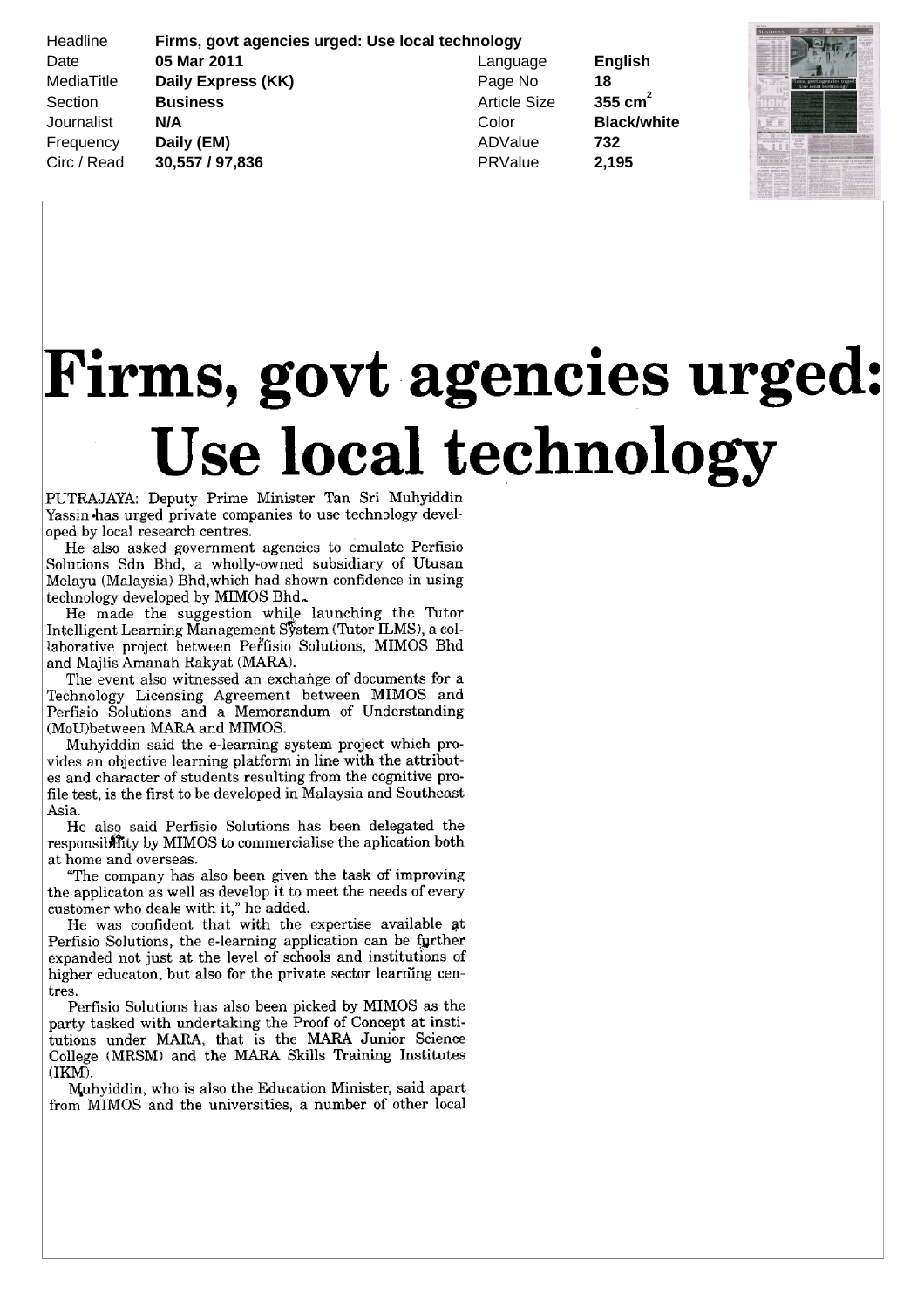Headline **Firms, govt agencies urged: Use local technology** Date **05 Mar 2011** Language **English** MediaTitle **Daily Express (KK)** Page No **18** Section **Business Business** Article Size **355 cm<sup>2</sup>** Journalist **N/A** Color **Black/white** Frequency **Daily (EM)** ADValue **732** Circ / Read **30,557 / 97,836** PRValue **2,195**

> research centres, such as SIRIM, were also active in developing new technology every year

He also expressed his appreciation for the efforts of MIMOS in placing the key focus on the application of innova tive technology in Information Communication Technology (ICT) for the education sector.

"I believe, the research will become the starting point in eco system education which will lead to an improvement in the education and learning sector," he added

Meanwhile, the president and chief executive of MIMOS Datuk Abdul Wahab Abdullah said the technology develop ment agency has target to increase the number of intellectual properties to be filed with the Patent Cooperation Treaty  $(PCT)$  this year.

"For just last gear, we represented the highest number of applicants at 49 per cent of the overall number of applicants made by technology developers in the country," he added.

He highlighted that the increase in the number of intellec tual properties filed under the Ninth Malaysia Plan (9MP) placed MIMOS at 186th spot among the 1,000 PCT applicants.

MIMOS, he said, is the only organisation from Malaysia listed on the chart, which also encompasses the international Fortune 500 companies

According to Abdul Wahab, he can give the assurance that the technology yielded by MIMOS is on par, if not better, than the foreign technology with <sup>a</sup> far more reasonable pricing

"Even those countries said to be the world's key technology drivers such as India, are also using technology developed by MIMOS." he said.

To date, including Perfisio, there are 25 local companies which have signed the Technology Licensing Agreement with MIMOS, as companies receiving technology.

Meanwhile, MARA chairman, Datuk Idris Jusoh said the organisation was undertaking the pioneer project for the Proof of Concept at four MRSM in Merbok, Kota Putra, Trolak and Tun Razak and one IKM at Sungai Petani.

We will expand the use of the <sup>e</sup> leaming system to all the MRSM next year," he added. - Bernama